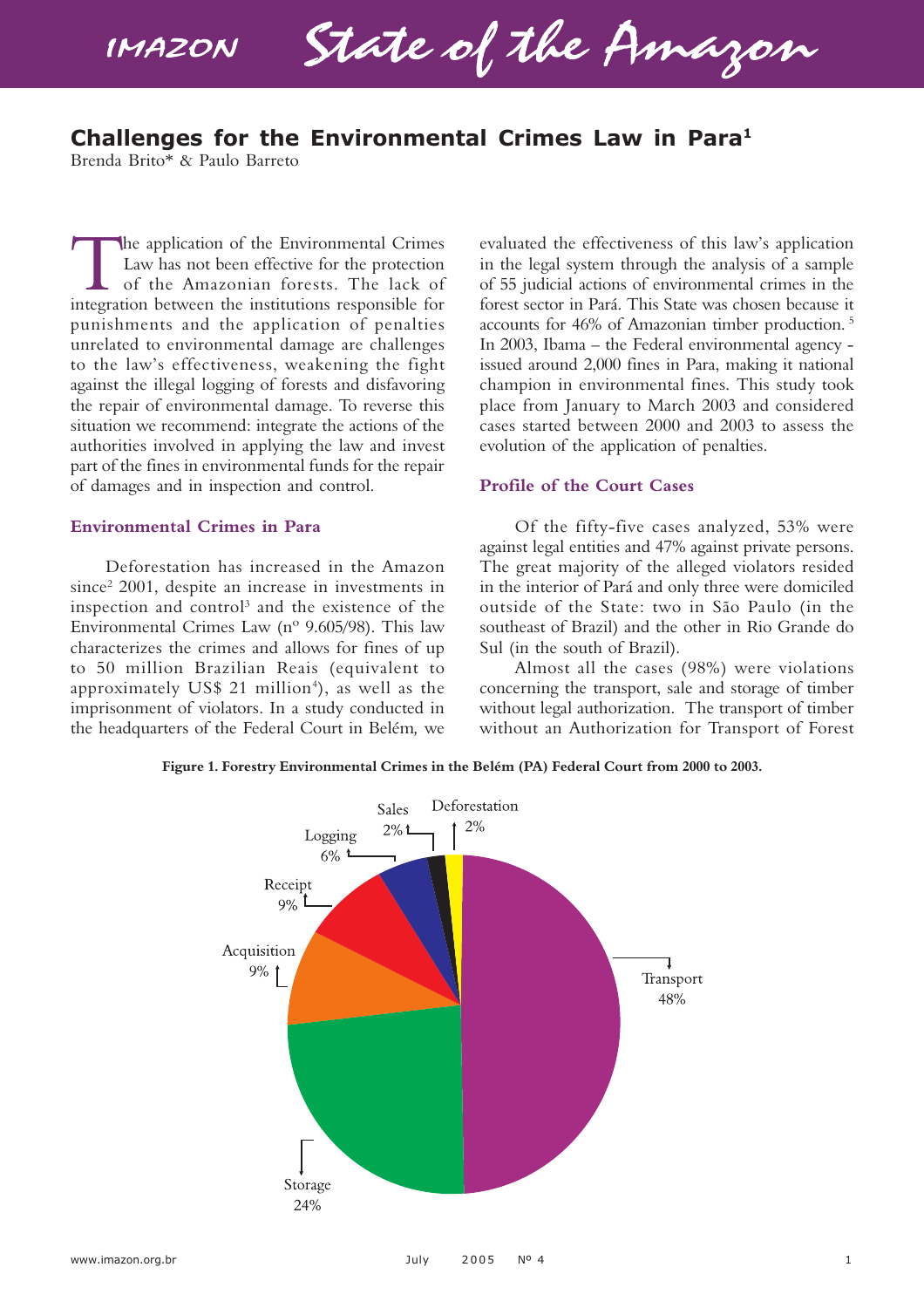

Products<sup>6</sup> (acronym ATPF in Portuguese) was the most frequent violation, with around 48% of the cases, while unauthorized timber storage corresponded to 24% (Figure 1).

Crimes linked to activities in the forest (unauthorized logging and deforestation) were only 8% of the total analyzed (Figure 1). The predominance of cases concerning unauthorized transport and storage reflects the greater activity of Ibama's inspection and control along the transport routes and in timber companies rather than inside the forest, where deforestation and illegal logging occur.

## **Progress in the Courts**

The Ministério Público<sup>7</sup> receives the fines from Ibama and proposes either the start of a criminal action or a kind of plea-bargaining with the alleged violators. The Court Tribunal is responsible for conducting the processes. In 91% of the cases studies, the Federal Ministério Público chose plea-bargaining because the alleged violator met the legal requirements. 8 Only in 9% of the cases, were the alleged violators submitted directly to a criminal action.

Of the 55 cases analyzed, only 2% were concluded during the study period. In the majority of the cases (62%), the alleged violators had not been located by the Court in order to start the process (Figure 2). In 16% of the cases there were procedural problems such as a conflict between the Federal and State Courts over which had jurisdiction over environmental crimes. 9 Only 20% of the alleged violators were complying with settlements established with the Ministério Público and the judge.

On average, it took 24 working days from the start of the legal process to the initial procedural order of the judge determining the date of the hearing. For the 16 cases where there was a hearing, the average was 183 working days between the initial decision and the end of the negotiation. The only process concluded lasted 522 working days, of which 281 were to comply with the settlement which should have been done in 90 days. In other words, in all, this case took almost three years.

## **Lack of Integration between Institutions**

The lack of integration between the institutions responsible for the application of the Environmental Crimes Law - Ibama, Ministério Público and the Court Tribunal – made it difficult for the Federal court to locate the alleged violators after Ibama issued the fine. For example, Ibama did not immediately inform the Ministério Público of the issued fines. On the other hand, the Federal Court does not set dates to deal especially with environmental crimes. Thus, the research showed that the average time between Ibama issuing the fine and the start of criminal action was 244 working days. This delay was sufficient for the alleged violators to change address. Also, according to Federal Court staff, this change of address was the principal cause of the delay in locating the alleged violators.



**Figure 2. Progress of the processes analyzed in the Belém (PA) Federal Court.**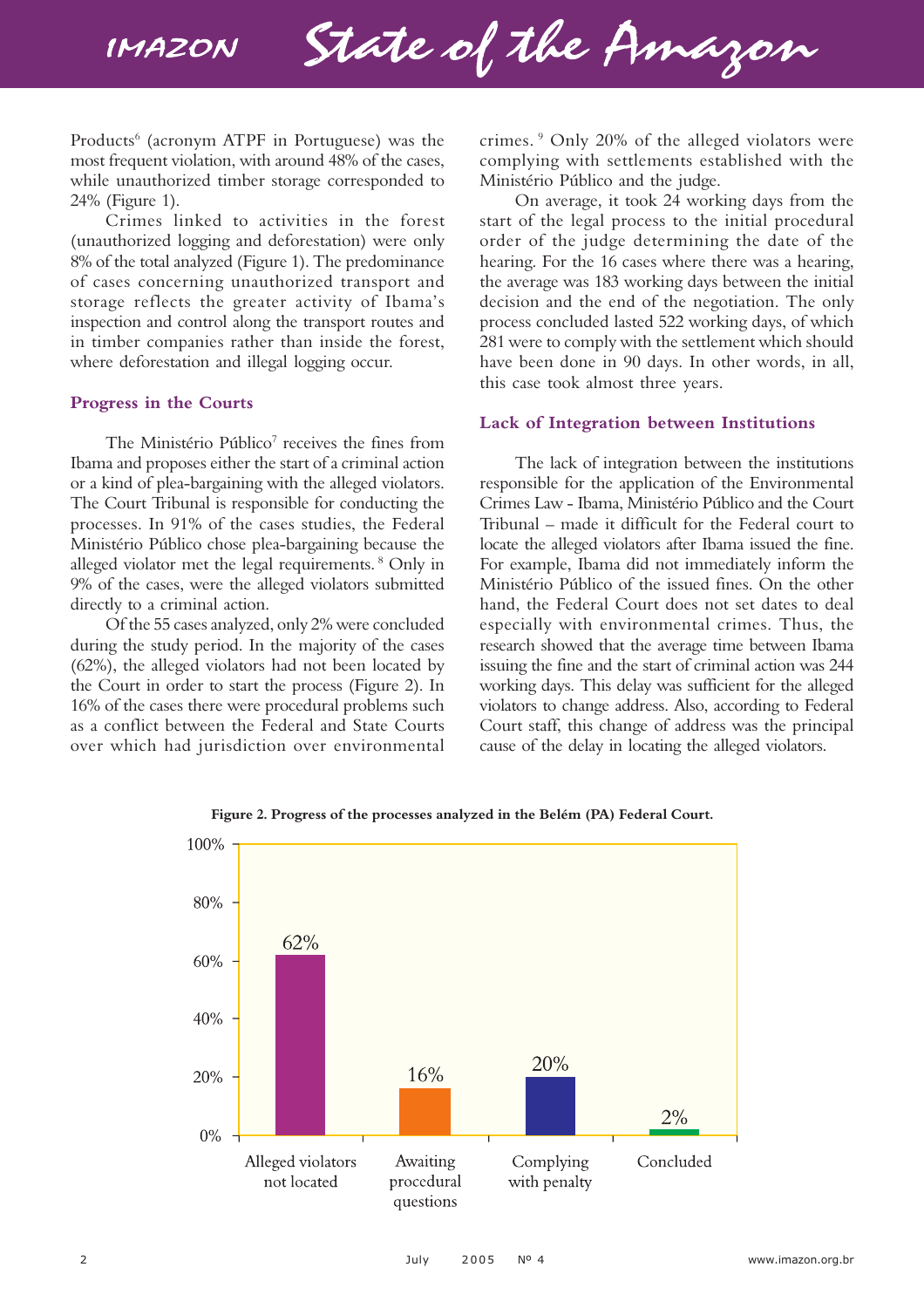State of the Amazon

#### **Penalties Unrelated to Environmental Damage**

Our analysis revealed that a large part of the penalties proposed in the judicial settlements were unrelated to the environmental damage caused. The majority of the penalties proposed (95%) were for social assistance (especially, donation of medical supplies and food). Only a small part (3%) was related to the environment and involved the donation of seedlings for reforestation (Figure 3). The lack of environmental technical assistance for the Ministério Público and the Courts contributed to this situation. The prosecutors and judges have little information on the location and intensity of environmental impact. In one case, the federal judge requested Ibama for an evaluation of environmental damage but this body responded that it could not carry out these analyses due to the lack of staff and financial resources. In other words, without knowing where the damage occurred it is difficult to estimate and define its restoration.

## **Suggestions for Public Policies**

The inappropriate application of the Environmental Crimes Law impedes the effective combat of illegal logging in the Amazonian forests and disfavors the repair of environmental damage. Our analyses enable us to indicate two principal solutions for the problems identified in the judicial arena: integrate the institutions involved in the application of the law (environmental bodies, the Ministério Público and the courts) and invest part of the penalties in environmental funds.

**Integrate the Institutions.** The lack of integration between the bodies involved in the application of the Environmental Crimes Law has made it difficult for the Courts to locate the alleged violators following Ibama's charging and consequently led to a delay in case progress. One mechanism used by the Federal Court in Blumenau – a city in the south of Brazil - until mid-200110, could be adapted to the Amazon to solve this problem. The Blumenau Federal Court established pre-fixed dates and times for hearings on environmental negotiations. Thus when the Environmental police<sup>11</sup> charged the violator, they already advised him of the date when he should appear at the Federal Court hearing. The Environmental police sent the information to the Ministério Público and Federal Court and, in less than 30 days the negotiation was held. In 2000 and 2001, the appearance rate was  $95\%$ , with  $100\%$  compliance of penalties.<sup>12</sup> The adaptation of this mechanism to the Amazon region would mainly involve an improvement in communications infrastructure.13

**Invest in Environmental Funds**. The absence of environmental technical support for the Ministério Público and the Courts and the uncertainty of the crime's location make the application of penalties related to specific environmental damage impossible in all cases.

To solve this problem we recommend investing in funds linked to the repair of environmental damage and environmental protection. In this way the environmental damage would be compensated, for example, with the protection of natural wealth in Conservation Units.



**Figure 3. Penalties related (%) to environmental damage in the cases analyzed in the Belém (PA) Federal Court.**